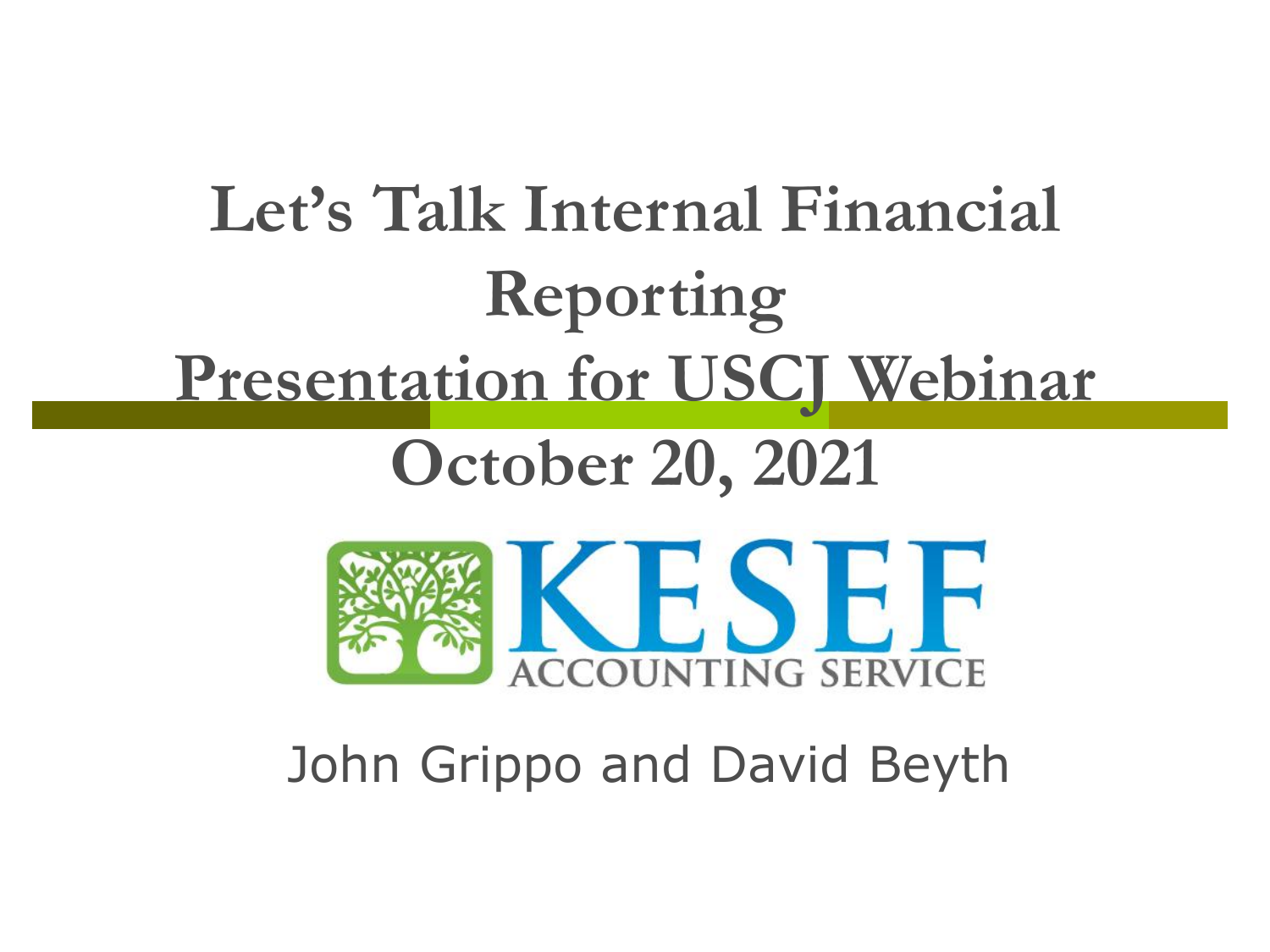### **Top Five Suggestions**

**ELINK your CRM to your general ledger and post daily. Link your** payroll system to your general ledger and post with every payroll. **Execoncile your bank accounts monthly, within 5 days of month end.** Review the reconciliations and tie them to the bank statements. Investigate anything over 1 month old.

- **Input your budget into your general ledger system and spread it by** month
- **QUse your CRM system for information, don't try to generate** everything from the general ledger
- *B*Scrutinize your mapping. Donations should be on a cash basis, especially restricted funds that are thinly funded.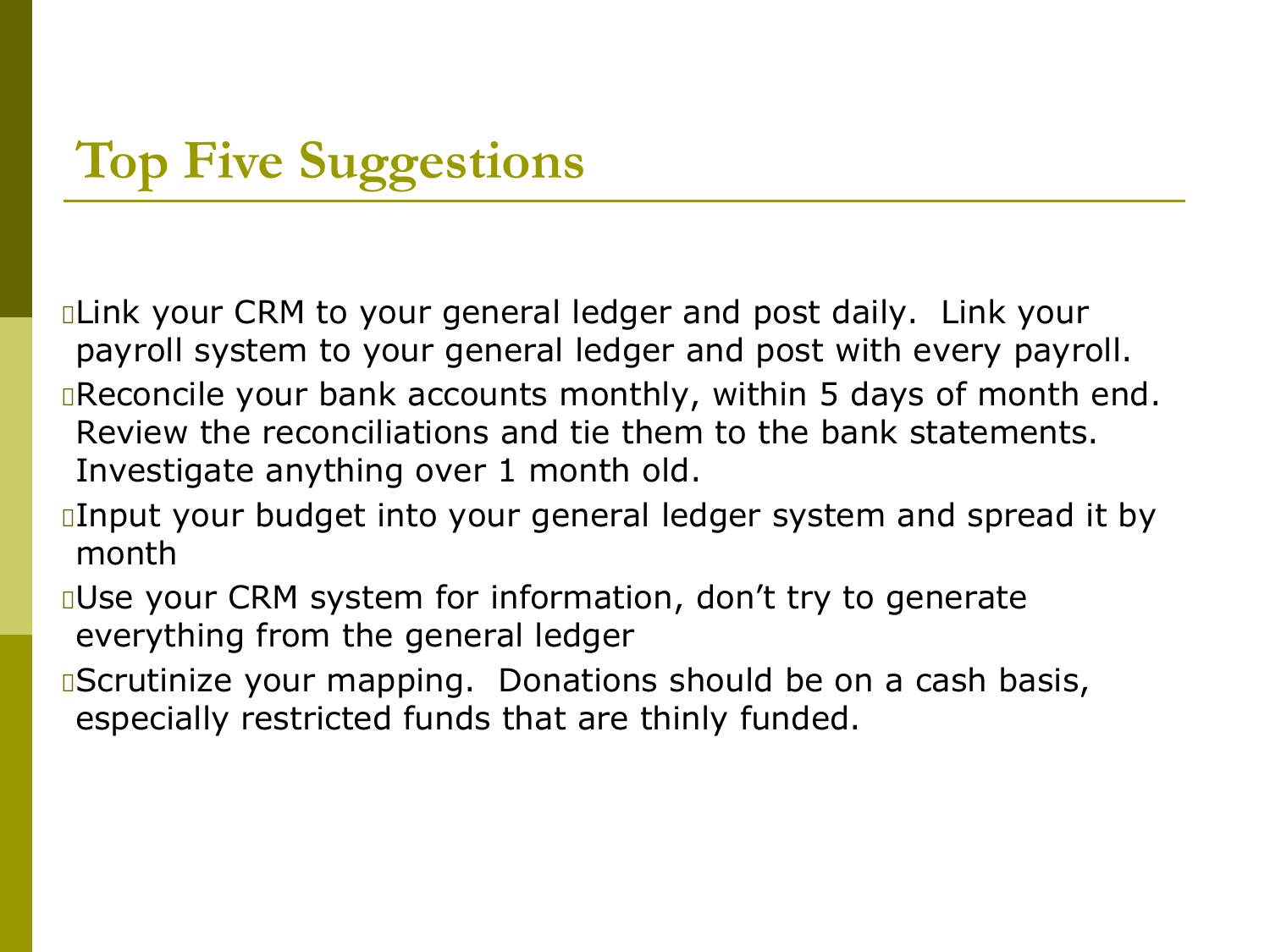#### **Next Five**

Segregate your restricted fund activity from your general (unrestricted) fund activity in your reports **Less is more.** 300 to 400 general ledger accounts is enough **Organize your chart of accounts by area (fundraising, religious** school, etc) using roll up accounts. Alphabetical is not a system **If you are a QuickBooks user, don't use more than 10 class codes. Examber 20 Fenerate your monthly reports monthly, within 30 days of the end of** the month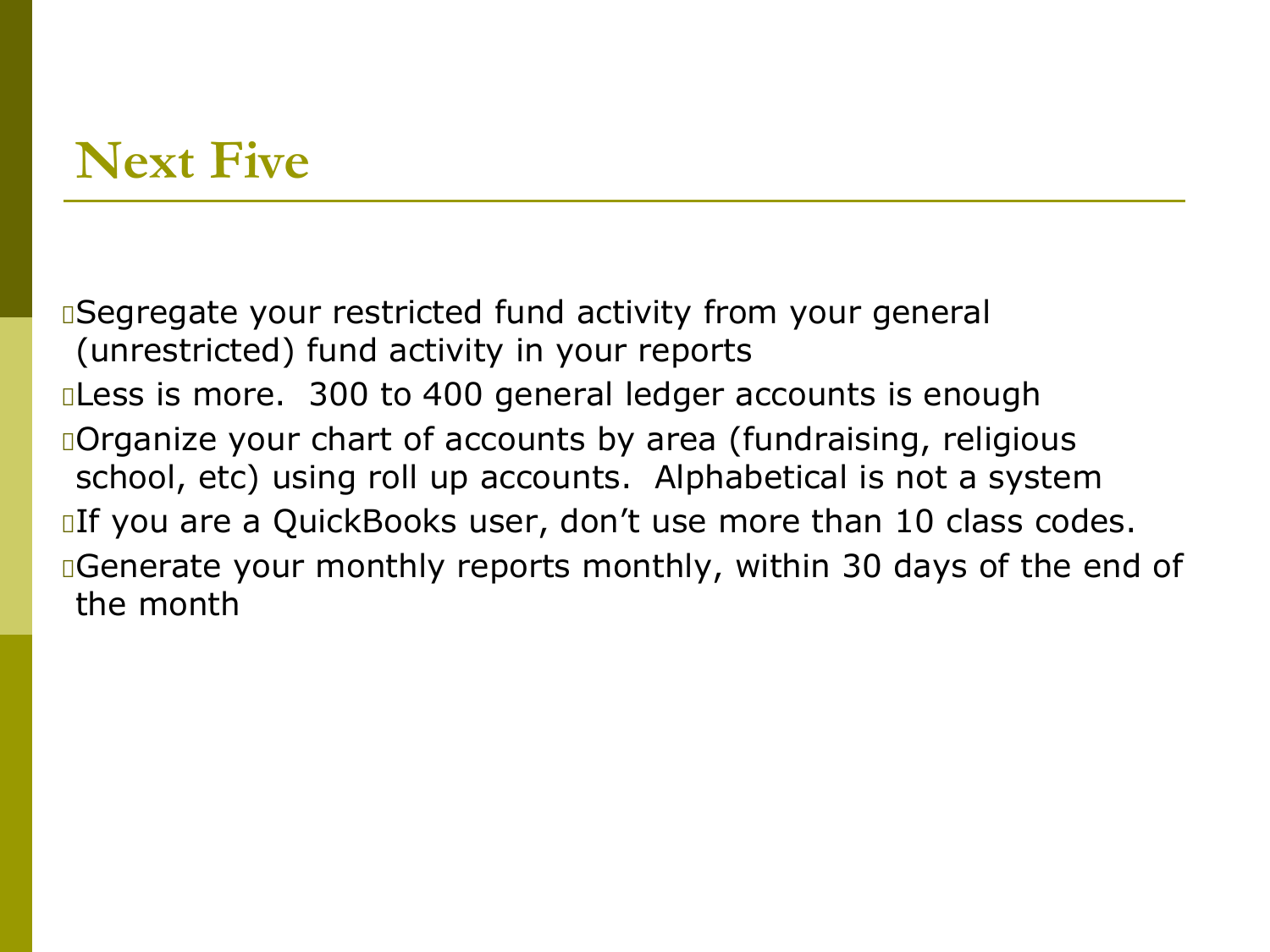#### **Next Five**

- **D** Don't post to roll up accounts
- **D** Don't include auxiliary activity or discretionary activity as part of your general fund
- **Prepare a current vs actual report and a budget vs actual report** on a detail and summary basis. Only share the summary level report
- **E** Review your activity for mis-postings prior to generating the month end reports for the finance committee
- **B** Review your balance sheet for mis-postings monthly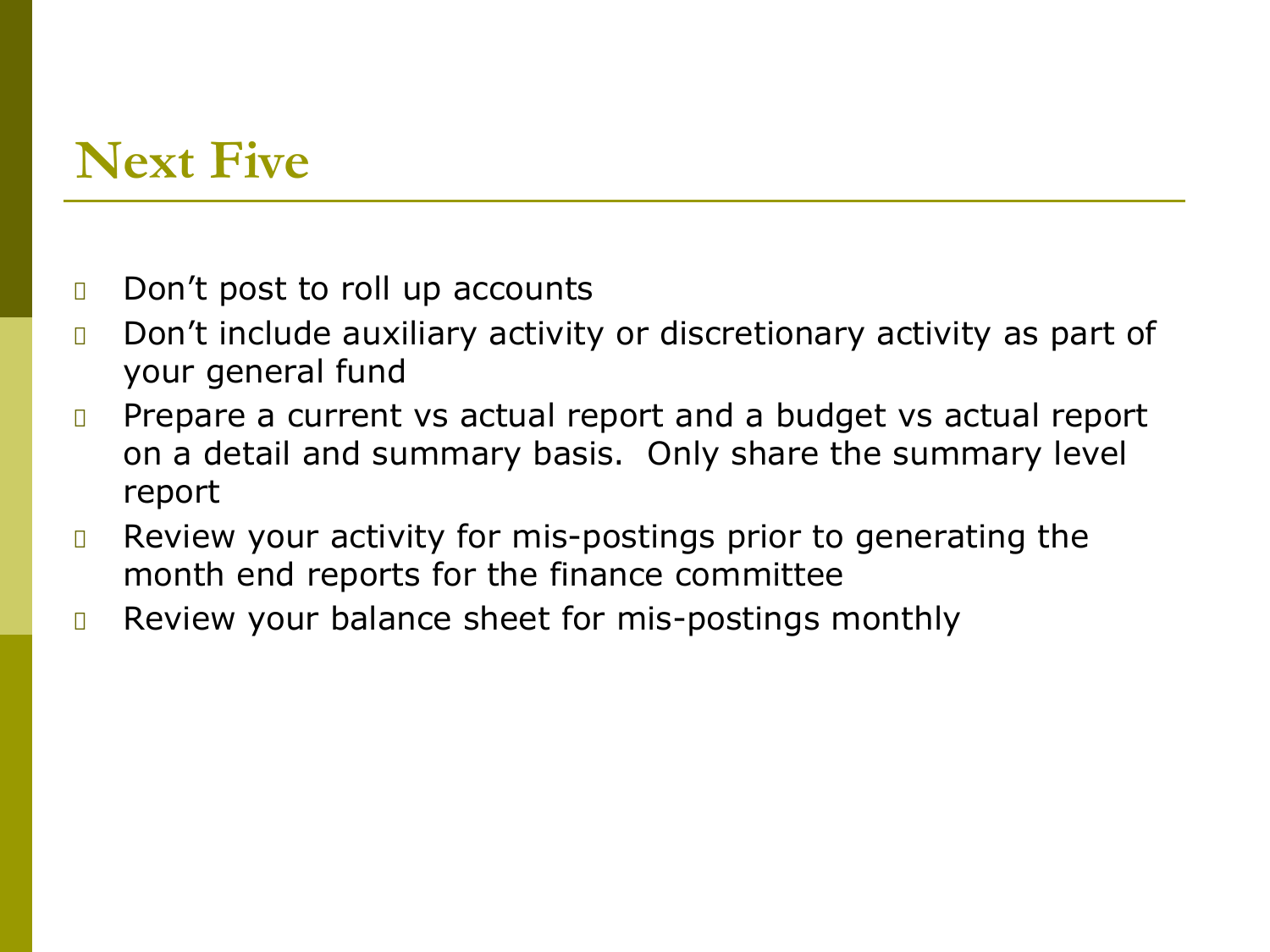# **Reporting Packages**

### **Monthly Package**

## *Budget vs. Actual (YTD)*

Explanations of large variances, Permanent vs. timing

### *Current vs. Prior Year (YTD)*

Explanations of large variances, Permanent vs. timing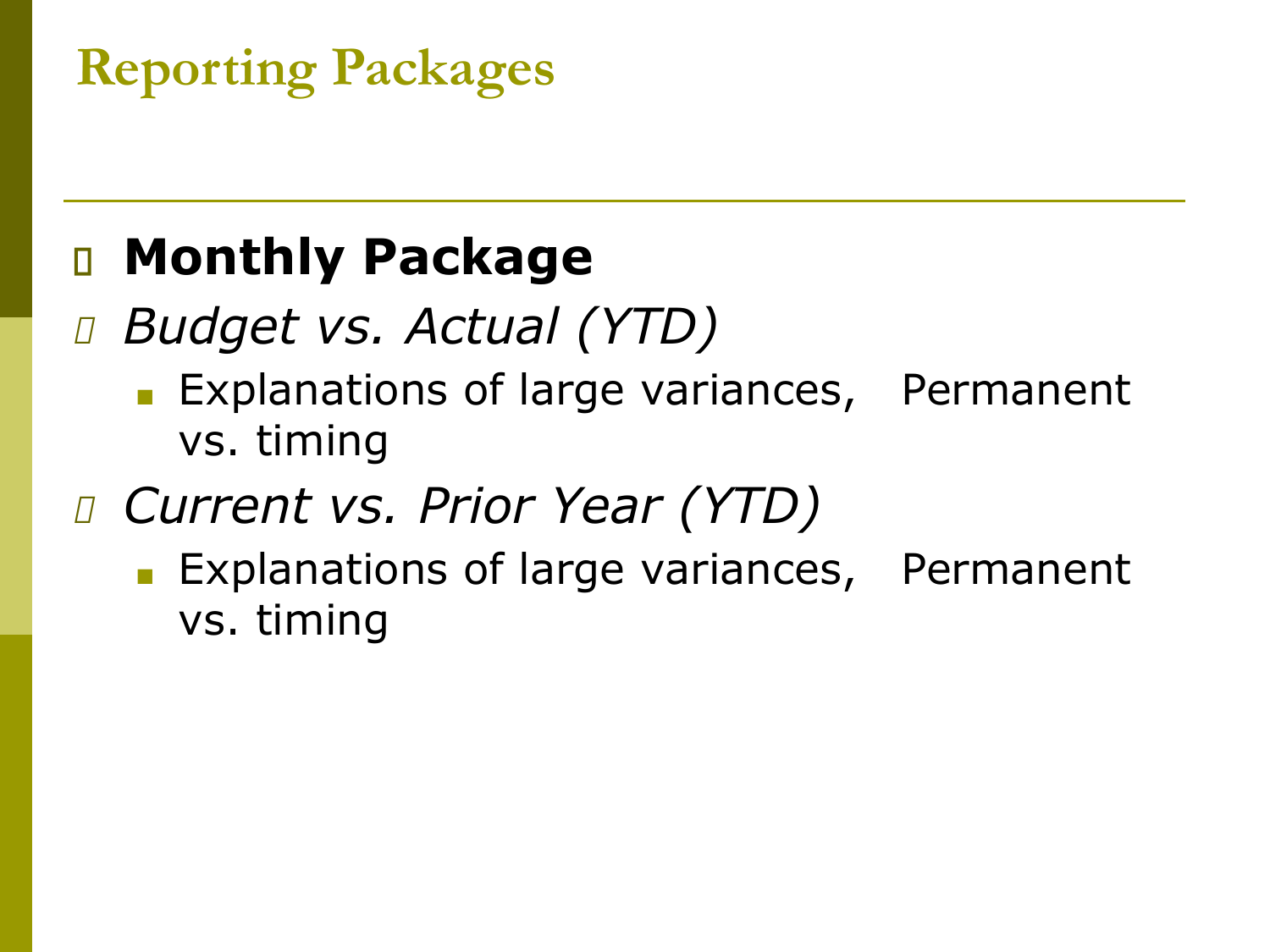#### **Reporting Packages (cont'd)**

#### **Balance Sheet**

- **Discussion of burn rate vs available cash**
- **Accounts Receivable aging**
- **Update large past due amounts**
- **Member Count and break down by member type**
- **Rollforward of Member Count from beginning of year by month**
- **B** Same information for schools broken down by grade
- **If you have a Capital Campaign:**
- **In** Status of pledges, collectability of pledges
- **D** Status of expenditures and variance from budget
- Discussion of financing for project if appropriate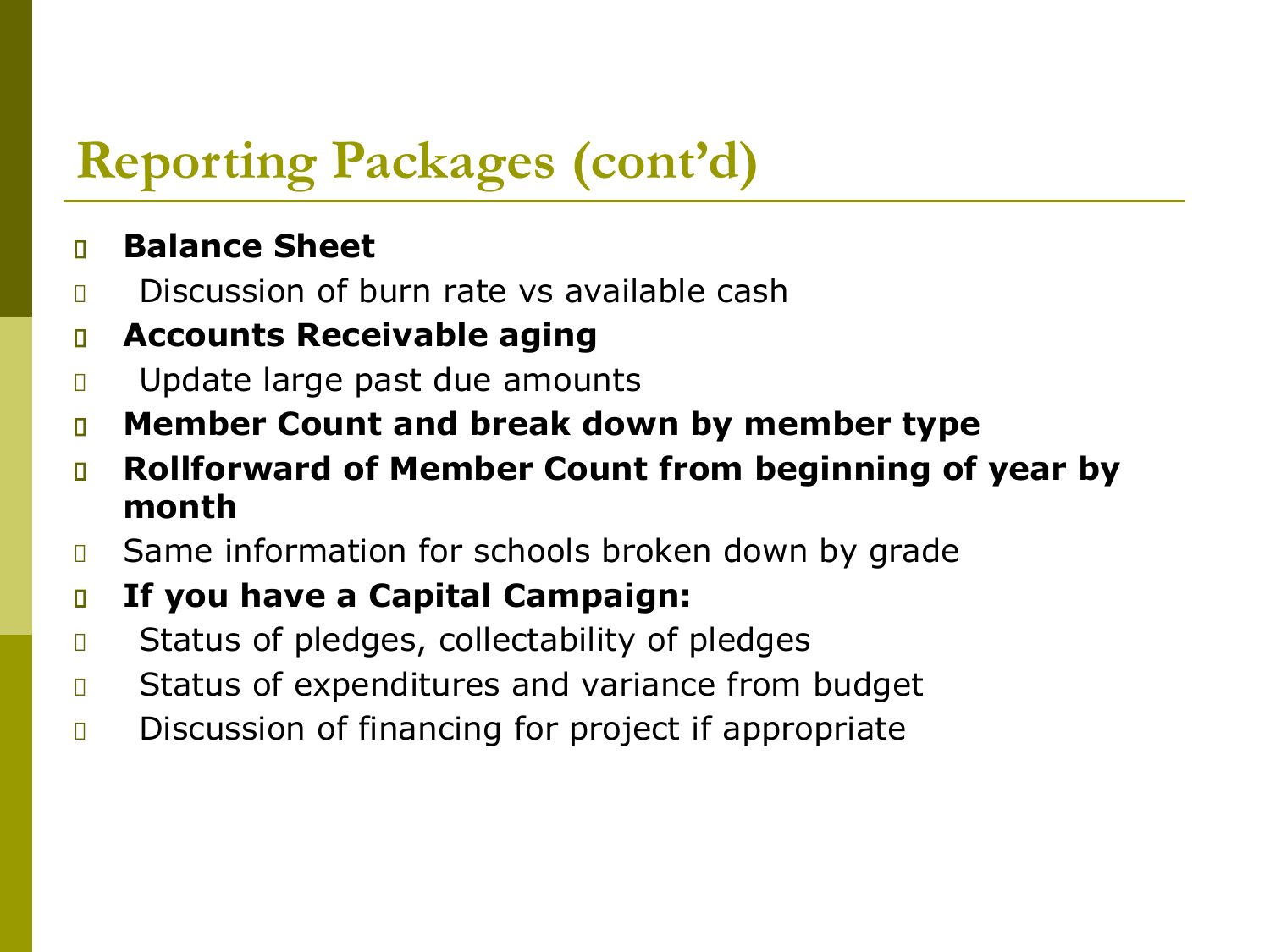### **Reporting Packages (cont'd)**

#### **Quarterly Package**

- Everything in the monthly package plus
- **B** Roll-Forward from beginning of year each of the funds
- **Give details of expenses.** Sometimes including the names of contributors is appropriate
- **EXEDEE Forecast for the year if it is significantly different from the budget**

#### **Annual Package**

- $E$  Everything in the Quarterly package
- **Budget for upcoming year including details to assumptions**
- **Dues and tuition rates**
- **n** Member and student estimates
- **D** Staff head counts and raise and bonus percentages, if any
- **D** Significant assumptions (for example a fundraiser gala that will net \$100,000, the hiring of new clergy, etc)
- **Comparison of prior year's budget v actual to upcoming budget and discussion of key** differences and important assumptions that may be hard to achieve
- $\Box$  Accounts receivable write offs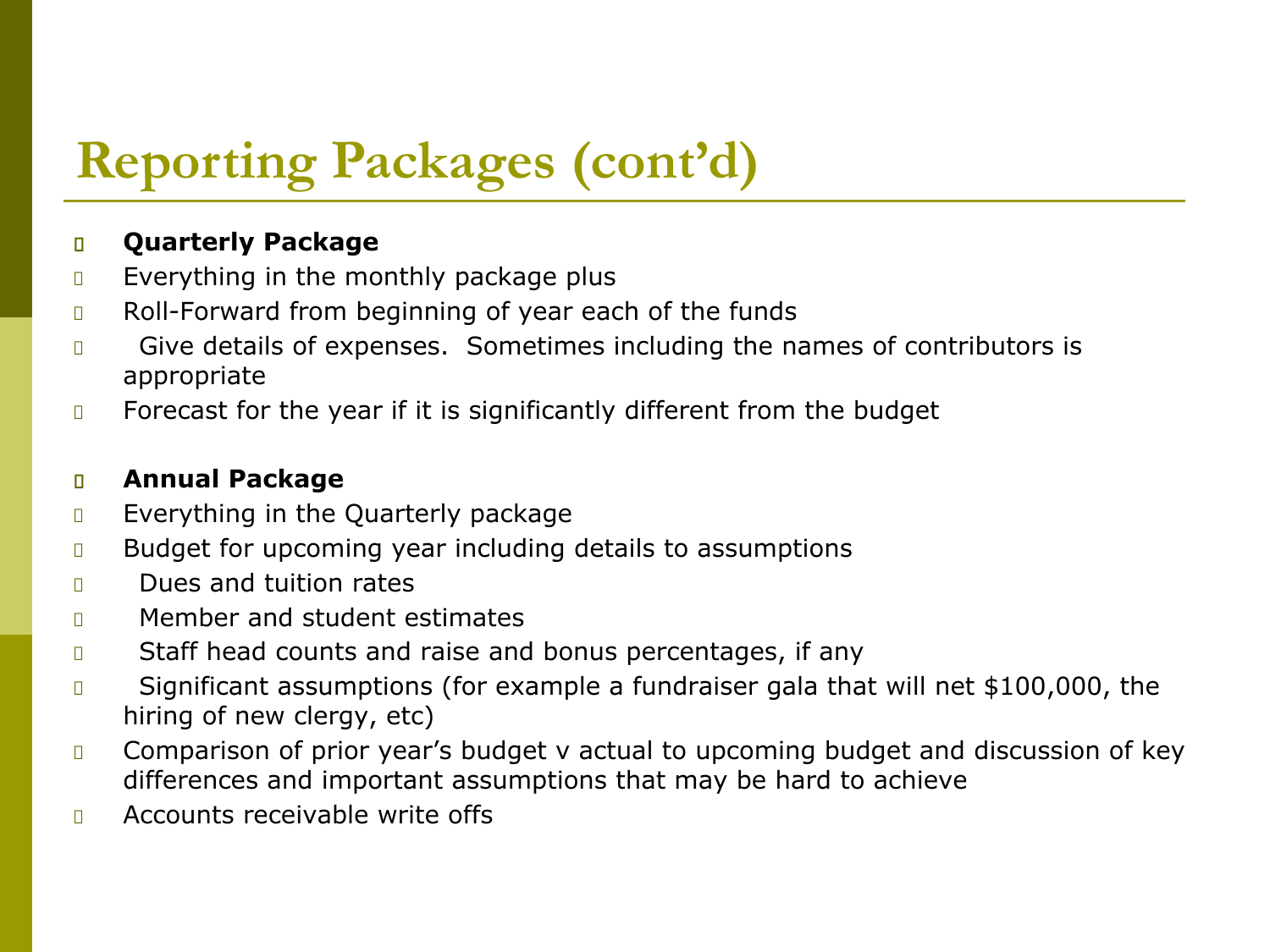#### **Reporting Packages (cont'd)**

- **If the clergy have their own separate discretionary bank accounts,** discuss the conclusion of the finance committee's review of the activity for the past year
- **D** Things to Remember when Generating Reports
	- Don't create reports that have dozens of pages of details. Prepare summarized reports and interpret the results for your audience based on your review of the dozens of pages of details
	- Review the financial information ahead of time. Give yourself time to review the information. There may be a mistake or a mis-posting that needs to be corrected before you prepare the reports
	- Tie the current month's reports to the prior month's reports. Be ready to explain any differences (there can legitimately be differences)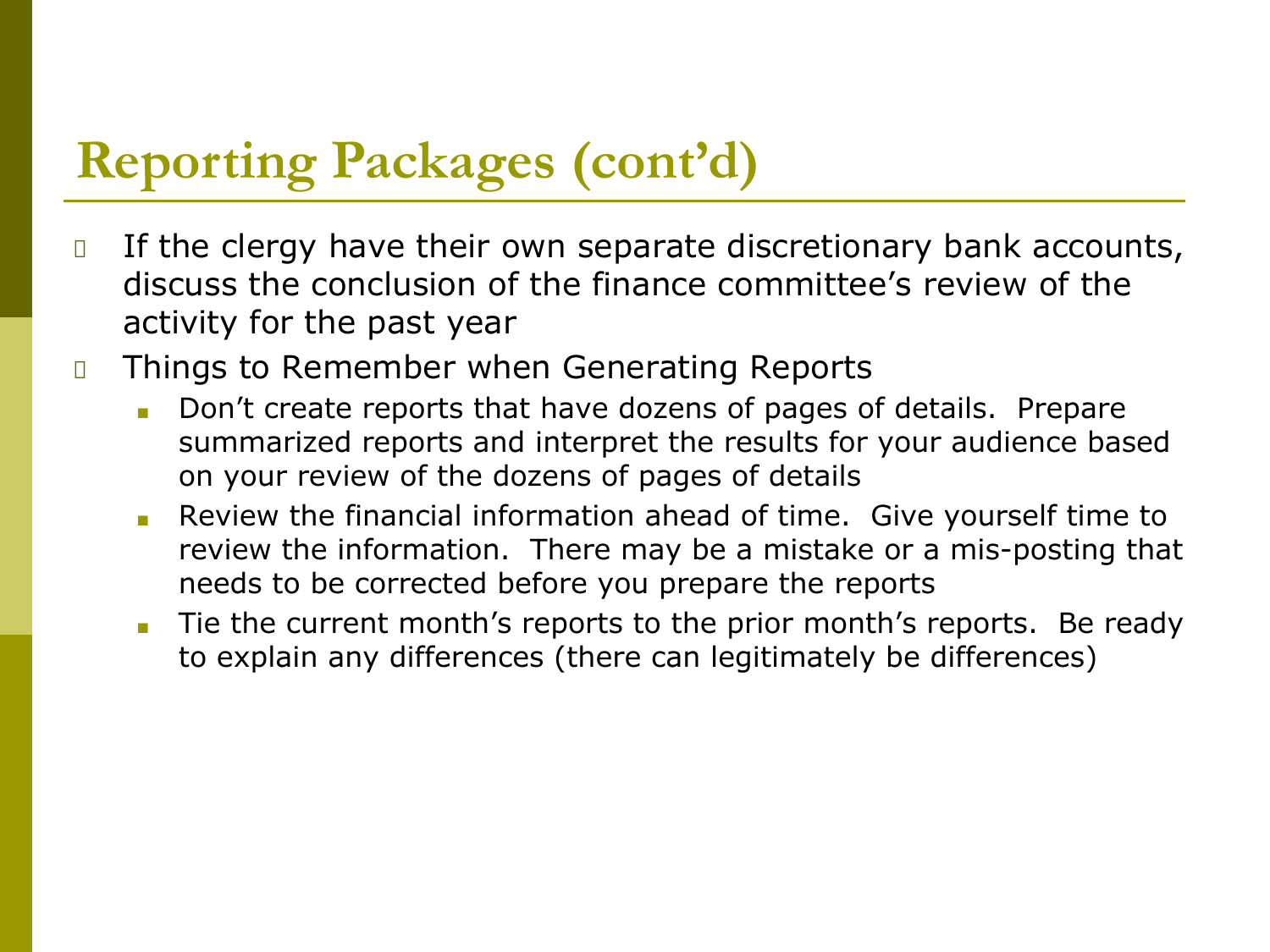### **Accounting Methods**

#### **Accrual**

- All revenues must be booked as revenue when pledged or earned. Future pledges must be booked using present value calculations
- **Expenses are recorded when incurred, which may differ significantly** from when paid.

#### **Cash**

- Revenue is recorded when received
- **Expenses are recorded when paid**

#### **Modified Cash**

- Revenues are recorded when received, except revenues received this fiscal year that are for a future fiscal year are deferred to the future year and the recorded in the future year.
- **Expenses are recorded when incurred, which may differ significantly from** when paid.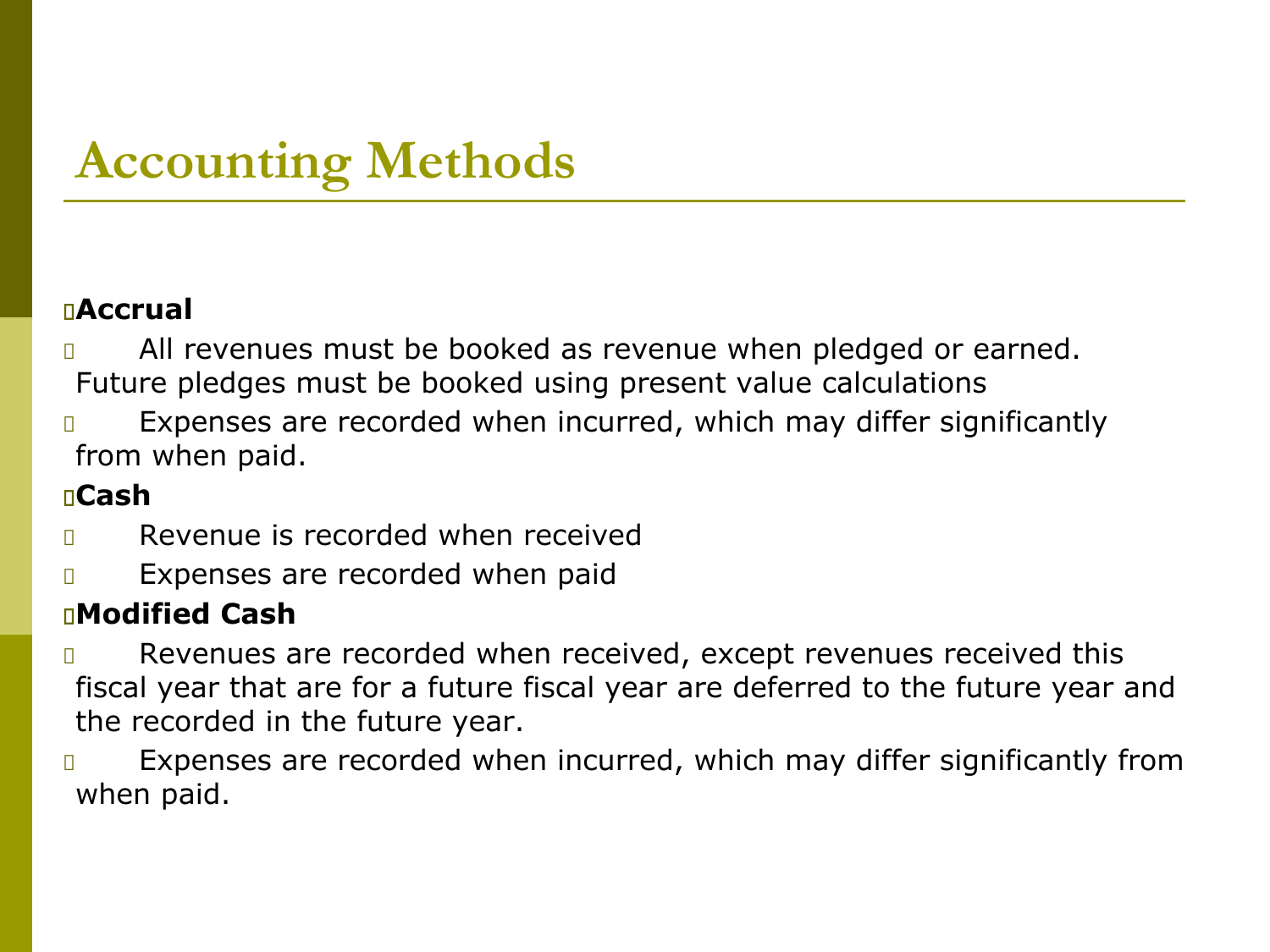### **Accounting Methods – Pros and Cons**

#### **Accrual**

- *Pros*
- It will make your CPA happy
- *Cons*
- **No one else in the room will understand the reports**
- **If much harder to use to run your synagogue**
- **Cash**
- *Pros*
- **If the Very easy for finance committee to understand**
- **Easy to project cash flow**
- *Cons*
- If you get an audit, you will have to convert to full accrual
- **Modified Cash**
- *Pros*
- **Generally tracks how synagogue budgets are prepared**
- **Easy to project cash flow**
- *Cons*
- $\Box$  If you get an audit, you will have to convert to full accrual